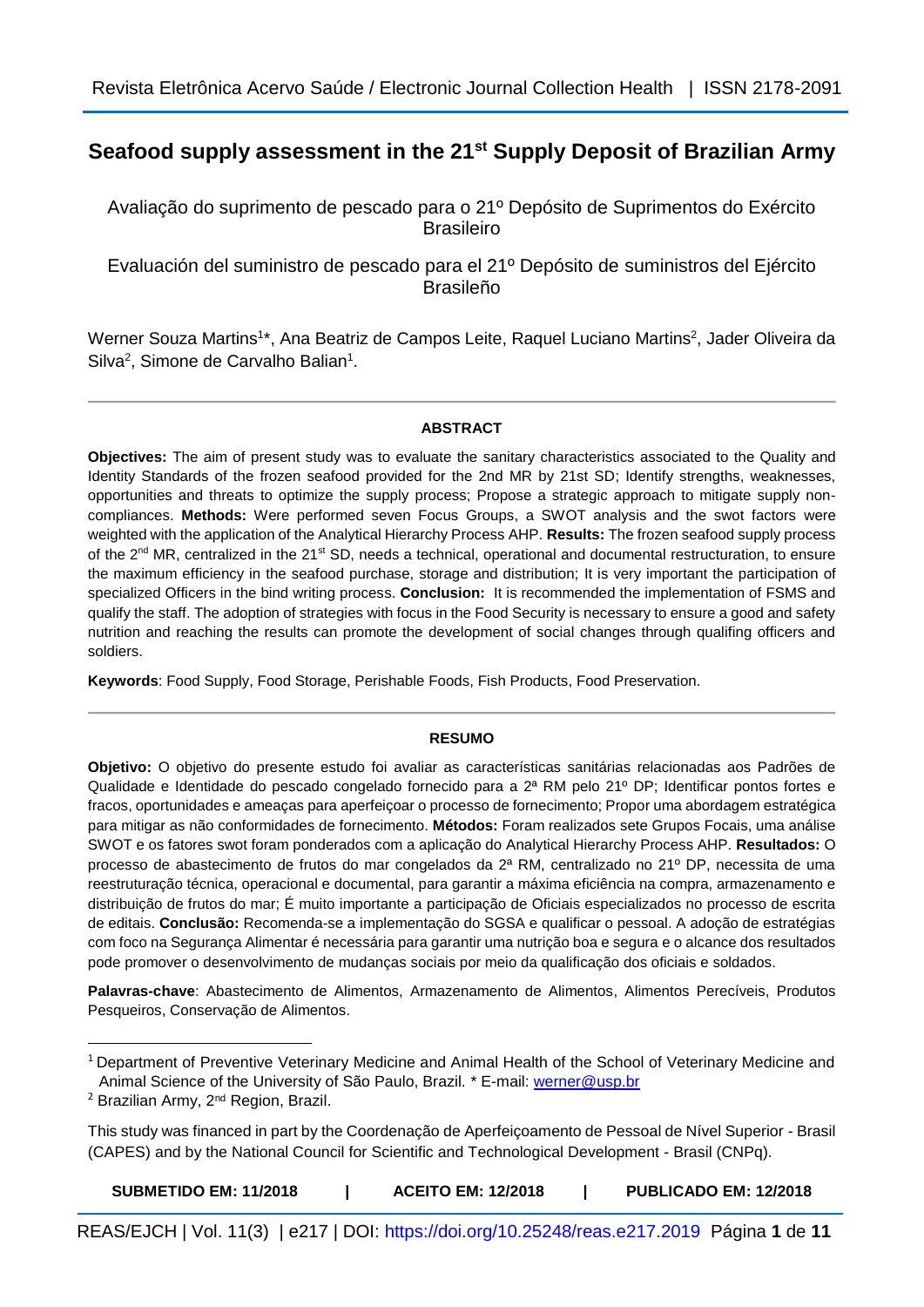#### **RESUMEN**

**Objetivo**: El objetivo del presente estudio fue evaluar las características sanitarias relacionadas a los Estándares de Calidad e Identidad del pescado congelado suministrado para la 2ª RM por el 21º DP; Identificar puntos fuertes, puntos débiles, oportunidades y amenazas para optimizar el proceso de suministro; Proponer un enfoque estratégico para mitigar las no conformidades de suministro. **Métodos**: Se realizaron siete Grupos Focales, un análisis SWOT y los factores swot fueron ponderados con la aplicación del Analytical Hierarchy Process AHP. **Resultados**: El proceso de abastecimiento de mariscos congelados de la 2ª RM, centralizado en el 21º DP, necesita una reestructuración técnica, operativa y documental, para garantizar la máxima eficiencia en la compra, almacenamiento y distribución de frutos del mar; Es muy importante la participación de Oficiales especializados en el proceso de escritura de edictos. **Conclusión**: Se recomienda la implementación del SGSA y calificar al personal. La adopción de estrategias enfocadas en la Seguridad Alimentaria es necesaria para garantizar una buena nutrición y el alcance de los resultados puede promover el desarrollo de cambios sociales a través de la cualificación de los oficiales y soldados.

**Palabras clave**: Abastecimiento de Alimentos, Almacenamiento de Alimentos, Alimentos Perecederos, Productos Pesqueros, Conservación de Alimentos.

## **INTRODUCTION**

Twenty-seven Military Organizations (MO) compose the Second Military Region (2<sup>nd</sup> MR) of the Brazilian Army (BA), established in the State of São Paulo, with a contingent of approximately 9000 public servers, supplied by the 21<sup>st</sup> Supply Deposit of Brazilian Army (21<sup>st</sup> SD), logistics unit that operates as a supply deposit and distribution centre (BRASIL, 2010).

To attend the staff, the BA performs the purchase and distribution of food (BRASIL, 2014). Made with the Federal resources, is classified as public purchase (OLIVEIRA e SANTOS, 2015; FIUZA e MEDEIROS, 2013), therefore follows the precept of the rational resources use to obtain bests results (OLIVEIRA *et al.*, 2010). However, the public resources optimal use is not intrinsic to the acquisition operations, requiring constant improvements in the storage and distribution operations (BRASIL, 2005, 2015; BRASIL, 2017b).

Between 2015 and 2017 were served 18.10<sup>3</sup> meals day<sup>-1</sup> in the  $2<sup>nd</sup> MR$ . This operation with an average demand of 105,3t of of seafood per year (BRASIL, 2005), however, the average of danied lots where 81,7t (77,5%), because was identified some kind of non-compliance (sanitary or related to the Quality and Identity Standards), resulting desapproval after being anylized by the 21<sup>st</sup> SD Food Inspection and Bromatology Laboratory (FIBL). The high desapproval percent of seafood (77,5%) is a indicative of non-effective *modus operandi* (BESKE *et al.*, 2014) but the supply system is complex and is necessary to know the details about the system and search solutions.

The seafood is an important source of protein, long chain fatty acids and vitamins (HUSS, 2000), however, the consumption of seafood can cause infections caused by bacterial, viral and parasitic source; intoxications caused by toxins produced by micro-organisms and algae and chronic exposure to environmental chemical compounds (MARQUES *et al*., 2018). In the case of 2nd MR the problem are related principally to the Quality Standards and Sensorial Characteristics. The low acceptance of the product by the troops started the investigation.

The aim of present study was to evaluate the characteristics sanitary and related to the Quality and Identity Standards of the frozen seafood provided for the 2<sup>nd</sup> MR by 21<sup>st</sup> SD; Identify strengths, weaknesses, opportunities and threats to optimize the supply process; Propose a strategic approach to mitigate supply noncompliances. The Supply Chain Management is a widely explorate discipline (CHEN e DENG, 2013; PAGELL e WU, 2017), although, there is no literature about seafood supply chain in the Brazilian Army universe.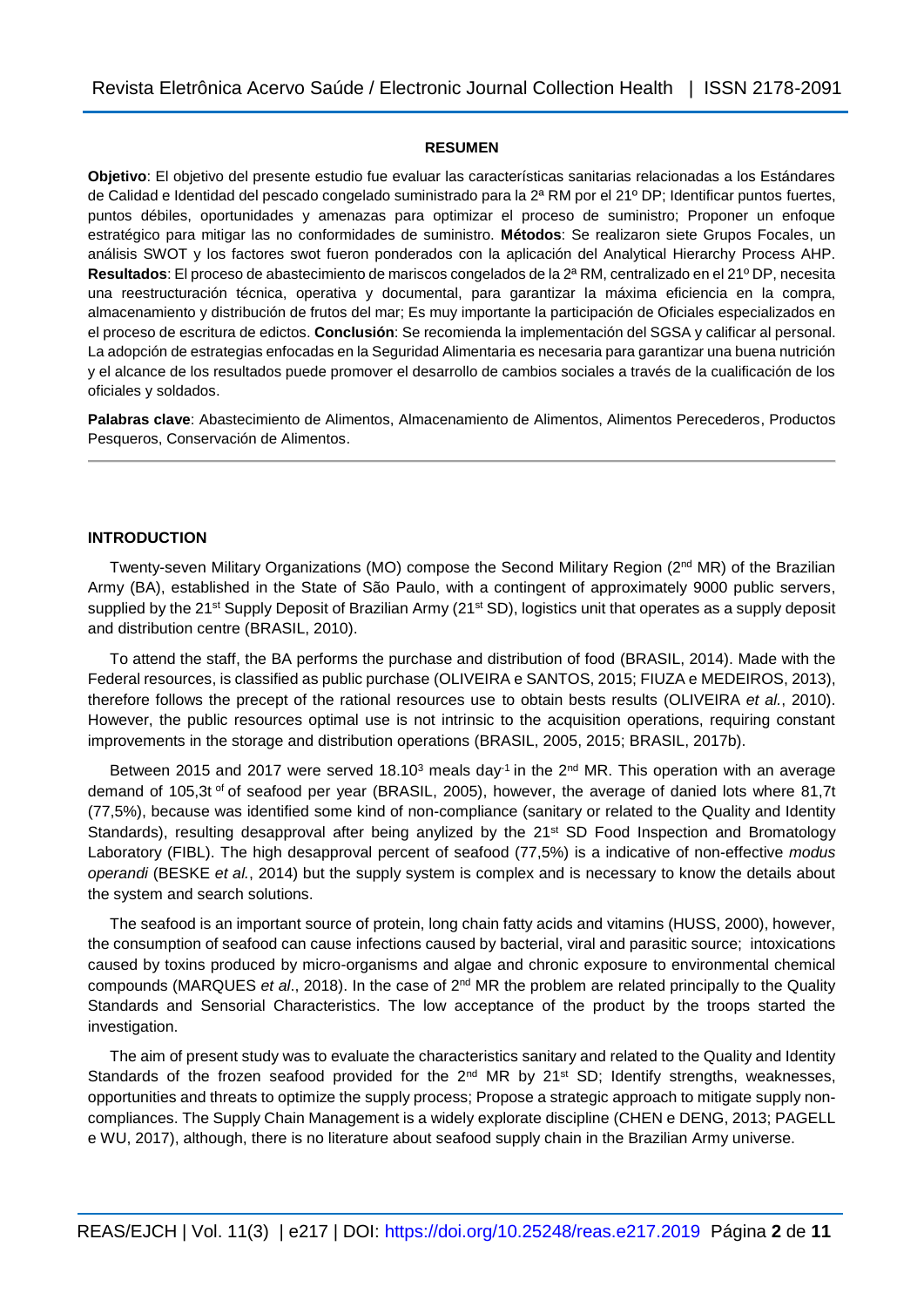## **MATERIAL E METHODS**

This study was approved by the Research Ethics Committee of the School of Veterinary Medicine and Animal Science, University of São Paulo, under the Protocol n.77150314, and it follows the ethical procedures established by resolution No. 466/2012 (BRASIL, 2012).

This is a cross-sectional study, performed in the 21<sup>st</sup> SD of BA, São Paulo State, between January 2015 and December 2017. It's an empirical, exploratory and documental case study, performed in the organizational real context (GIL, 20012).

We analysed the Frozen Seafood Supply System, described the specific products, local characteristics and the particular *modus operandi* of the 21st SD. Posteriorly we explored documents searching information about purchase as a Public Bids, qualitative and quantitative supply data as principal non-compliance resulting disapproval lots. The Brazilian Army legal rules were analysed: "Manual de Alimentação das Forças Armadas" (BRASIL, 2010), "Regulamento de Segurança dos Alimentos das Forças Armadas" (BRASIL, 2010).

Seven Focus Group (GLASS *et al.*, 2015) was performed to know the main problems and asymmetry of the seafood supply operation. A focus group is a gathering of principal actors of the Military Organization, who participated in a planned discussion with the purpose that is intended to elicit Brazilian Army Officers perceptions about a seafood supply topics in an receptive environment, following a pre-established program and recording the principal information. The participants were Veterinary Army Office (n=4), Army Office (n=4), Army Sargent (n=1), Army General (n=1) and soldiers (n=2). From these interviews, the outstanding information, referring to the process, were listed statistically and tabulated in order to knows the absolute frequency (BUSSAB e MORETTIN, 2010) (**Equation 1**):

$$
\sum f_i = n \tag{Eq. 1}
$$

This information base allowed the identification the main factors related the seafood supply and were identified and grouped into a SWOT matrix. The SWOT analysis (HUMPHREY, 2005) is a systematic framework commonly performed to analyse internal factors of organizations (strengths, weaknesses) and external (opportunities, threats) and based in decision making (DLBOKIC *et al.*, 2017; ETONGO *et al.,* 2018).

Swot analysis are able to identify and describe internal and external factors of an organization (FRIEDRICHSEN *et al.,* 2017; HATEFI, 2018), however, the analysis does not assign value measures, weights or amounts relating (HOUBEN *et al.,* 1999). So and having as proposal assign values and order the factors<sup>3</sup> with importance scale, it was used a hybrid method: a multiple criterion evaluation methodology *AHP*. The method considers the relative importance among the factors, comparing and determining an overall ranking. The factors are recognized elements (quantitative or qualitative; tangible or intangible), with fundamental importance to the supply system (SAATY, 2008). The factors should receive a relative importance degree (1 to 9). We use only odd numbers (**Table 1**).

| <b>Table 1.</b> Pairwise comparison scale by Saaty (2008) |                                       |  |  |  |
|-----------------------------------------------------------|---------------------------------------|--|--|--|
| <b>Numerical value(s)</b>                                 | <b>Options</b>                        |  |  |  |
| 9                                                         | <b>Extremely strong</b>               |  |  |  |
|                                                           | Very strong                           |  |  |  |
| 5                                                         | Strong                                |  |  |  |
| 3                                                         | Marginally strong                     |  |  |  |
|                                                           | Equal                                 |  |  |  |
| 2,4,6,8                                                   | Intermediate values to reflect inputs |  |  |  |
| Source: elaborated by the authors                         |                                       |  |  |  |

**Table 1.** Pairwise comparison scale by Saaty (2008)

<sup>3</sup> Another term for factorize.

1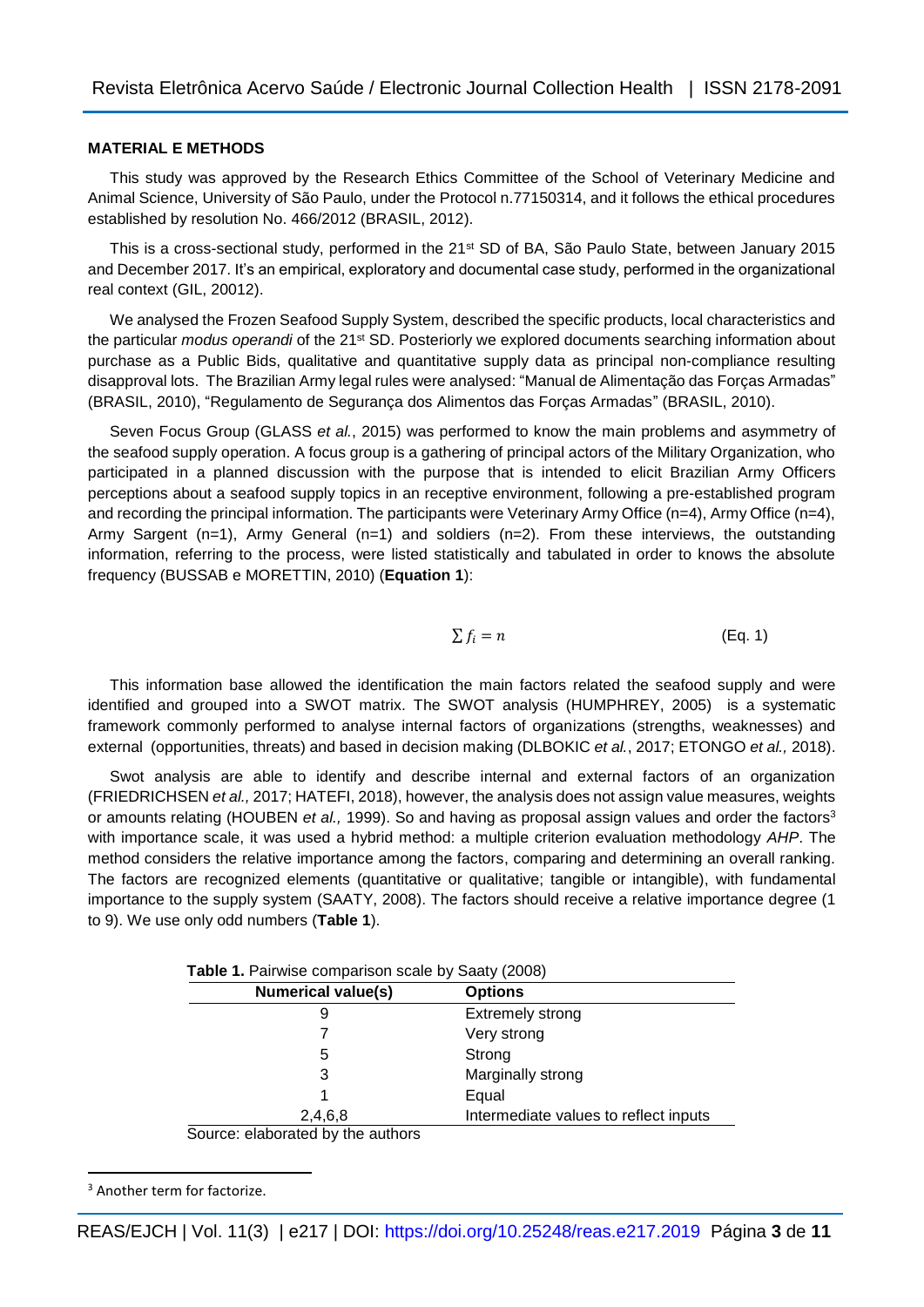The pairwise comparison of the *n* factors was performed utilizing a square matrix n x n, the criterions were arranged between rows and columns equivalently, implying in the value of *aij* represent the importance of the line i criterion related to the column j criterion (**Equation 2**).

$$
a_{ij} = \frac{1}{a_{ji}} \text{, for } i \neq j \text{ and } a_{ij} = 1 \text{, for } i = j \tag{Eq. 2}
$$

Thereby defined the A matrix =  $[a_{ij}]$ ,  $(1 \le i \le n; 1 \le j \le n)$  (**Equation 3**).

$$
A = \begin{bmatrix} a_{11} & a_{12} & \cdots & a_{1n} \\ a_{21} & a_{22} & \cdots & a_{2n} \\ \vdots & \vdots & \ddots & \vdots \\ a_{n1} & a_{n2} & \cdots & a_{nn} \end{bmatrix}
$$
 (Eq. 3)

Where:

aij: comparison between ai and aj;

ai, jj: comparison factors;

 $aij = 1/aij;$ 

 $aii = 1$ .

After the definition of matrix  $A = [ai]$  the matrix was filled with the values showed in the table 1, and the next step was the calculation of the factors weight using the *Eigenvector* and the *Eigenvalue* (SAATY, 2008)*.* For all A matrix is possible calculate the *w vector* as showed (**Equation 4**):

$$
Aw = \lambda_{max} w \tag{Eq. 4}
$$

Where:

A: comparison matrix;

*w:* weight vector;

λ max: maximum matrix priority vector.

The values of the vector w can be obtained by summing the values of each matrix column, followed by the division of each element by the sum of your respective column (**Equation 5**):

$$
w_{i} = \frac{\left(\prod_{j=1}^{n} a_{ij}\right)^{1/n}}{\sum_{k=1}^{n} \left(\prod_{j=1}^{n} a_{kj}\right)^{1/n}}
$$
\n(Eq. 5)

The Consistency Index (CI) was calculated and the Consistency Ratio (CR) (**Equation 6 e 7**):

$$
CR = \frac{Cl}{CR}
$$
 (Eq. 6)  

$$
CI = \frac{(\lambda_{max} - n)}{n - 1}
$$
 (Eq. 7)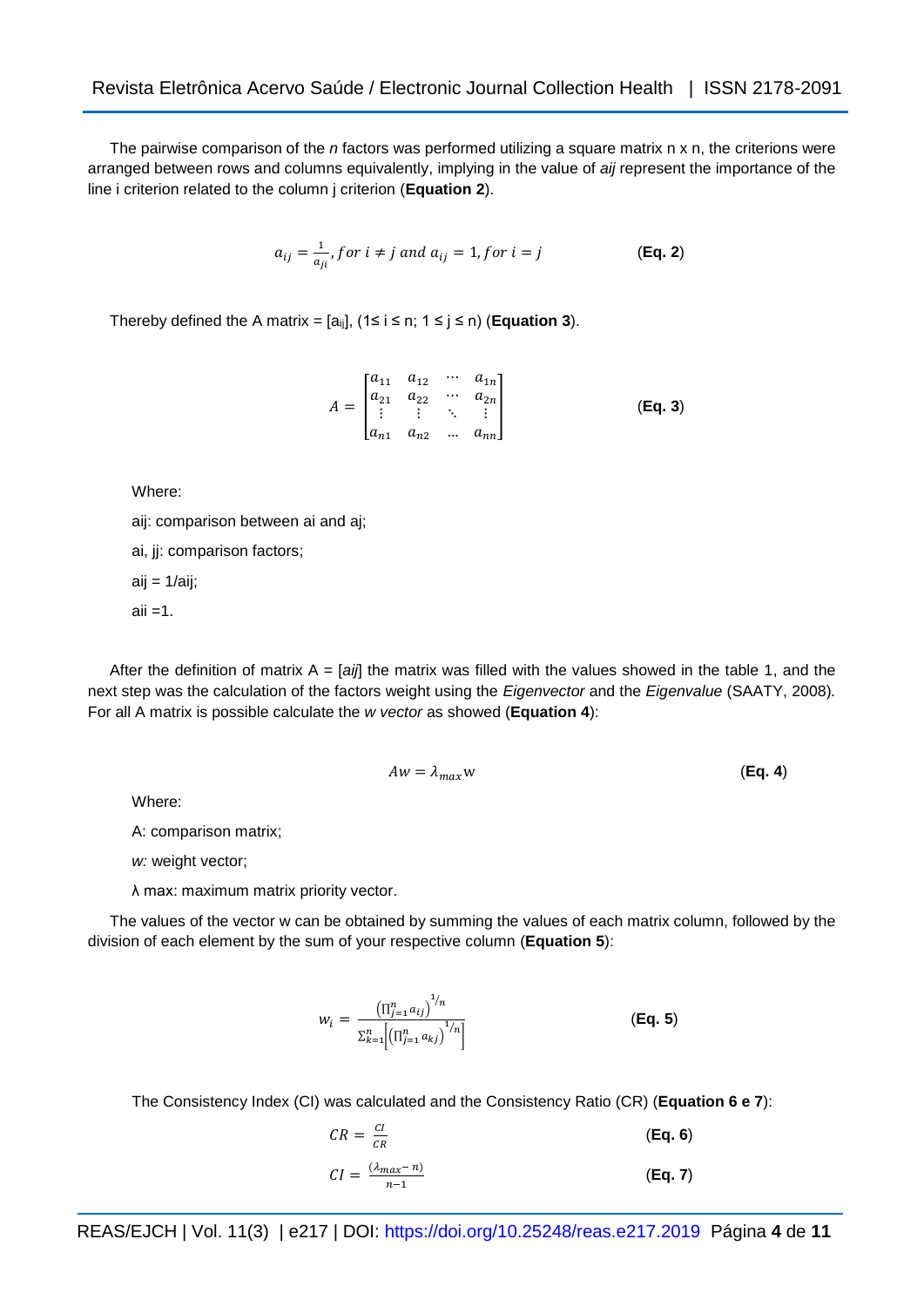Where :

CI: fixed value ;

n: factor numbers;

## λ max: A value

The matrix is considered consistent if the ratio between the value of CI and the CR is less than 10%.

# **RESULTS AND DISCUSSION**

Private and public organisations have different personalities (theory of administrative law) and could not be compared. However, the examples that will be used to discuss the results don't claim to compare, replace or override the models used in the public and private administrative field. The BA is subjected to the Food Safety Standards and demand logistics operations as any private organization, so the discussions will target the improvement of the process under a common approach.

The 21<sup>st</sup> SD is a Quartermaster Unit, performs the distribution operation, attend 27 MO in the São Paulo State distributed in The Metropolitan Regions of: São Paulo, Campinas and Santos and also in Paraiba's River Valley.

The storage logistic adopted in the  $2^{nd}$  MR is centralized. According to Pacheco e Cirqueira (2006), there are a several reasons that some products are centred or not and this operation needs to be examined carefully. According to Maister (1976) products with high added value require a centralized storage in order to reduce duplication. The value added of seafood is not high. Is recommended to products with low value the decentralized storage (OESER e ROMANO, 2016).

The 21st SD is a MO and a Quartermaster Unit (**Figure 1**), structurally different from a food industry, warehouse or a simple MO. When compared to a civil organization, their food supply departments are similar to a distribution centre. There are no activities of manipulation and transformation of products, only reception, storage and shipment. In the figure 2 the area of supply operation is delimited. We consider and submitted the operations restricted to this area.



**Figure 2** – Perimeter of the 21<sup>st</sup> SD, and places related to the seafood supply.

The 21st SD, received and stored 316t of seafood between 2015 and 2017, fractioned in 41 lots (**Table 2**).

Source: elaborated by authors, 2017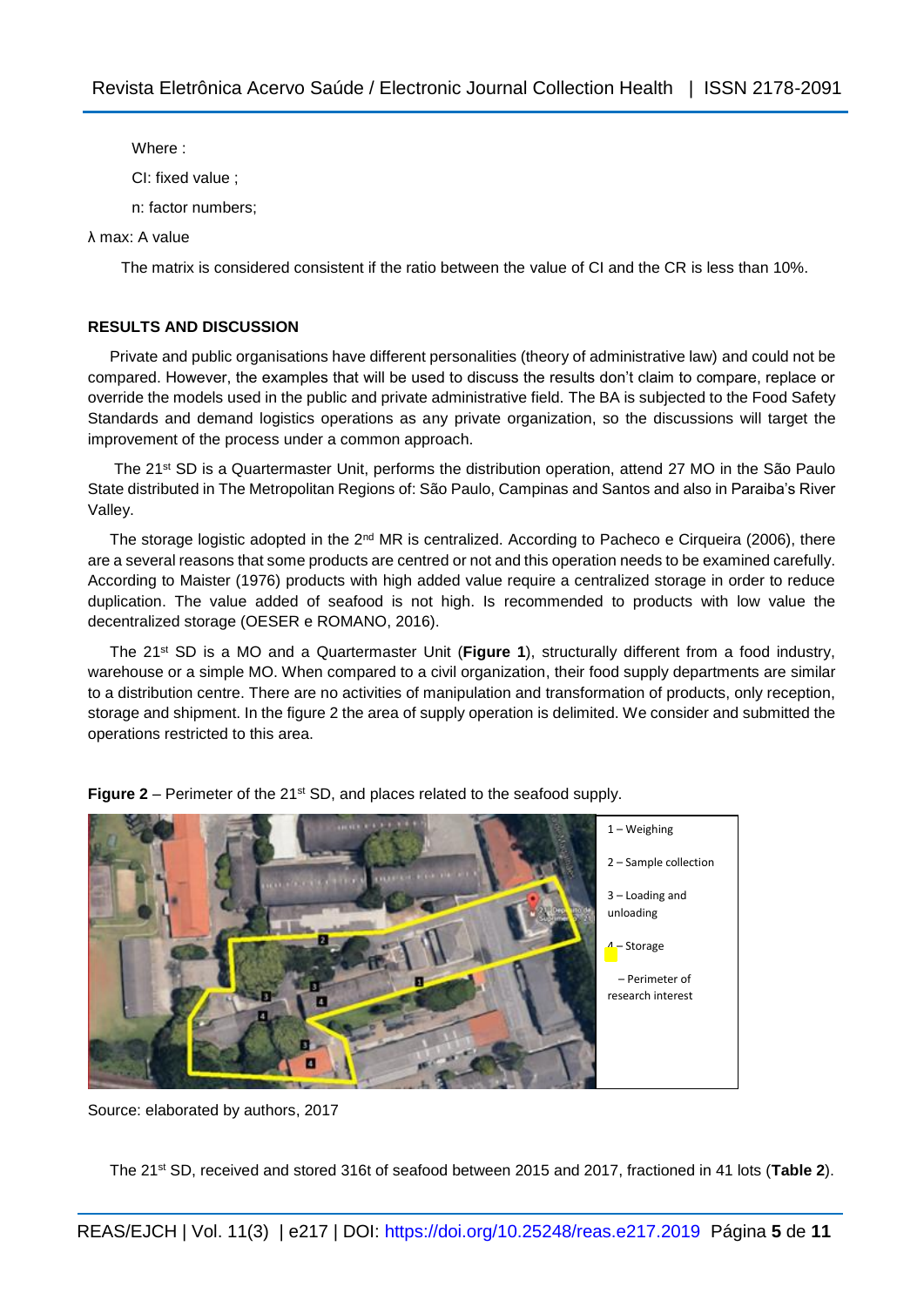| <b>Item</b>       | 2015            |               | 2016 |                 |               | 2017   |                 |               |        |
|-------------------|-----------------|---------------|------|-----------------|---------------|--------|-----------------|---------------|--------|
|                   | <b>Purchase</b> | <b>Denied</b> | (%)  | <b>Purchase</b> | <b>Denied</b> | $(\%)$ | <b>Purchase</b> | <b>Denied</b> | $(\%)$ |
| Cod fish          | 5.725           | 0             | 0,0  | 8.350           | 0             | 0,0    | 10.204          | 5.125         | 50,2   |
| Weakfish (fillet) | 0               | 0             | 0,0  | 13.000          | 13.000        | 100.0  | 16.200          | 12.790        | 79.0   |
| Salmon (fillet)   | 155.786         | 153.920       | 98,8 | 55.824          | 52.399        | 93,9   | 50.990          | 8.000         | 15,7   |
| <b>TOTAL</b>      | 161.511         | 153.920       | 95,3 | 77.174          | 65.399        | 84,7   | 77.394          | 25.915        | 33,5   |

**Table 2** – Seafood quantity (kg) purchased, denied and percentage of rejections of the different species stored in 21 SD.

Source: elaborated by authors, 2017

There are expressive percentages of rejection, especially for: weakfish and salmon filet. Weakfish purchased decreased 47,9% during the period. The main non-compliances about these lots where: fillets with skin, liquid weight mislabelled and physical-chemical standards (**Table 3**). According to Ministerial Order nº 1428, November 26, 1993 (BRASIL, 1993) Quality and Identity Standards (QIS) are characteristics declared for each product, related to physical and chemical parameters, labelling, colour and texture.

**Table 3** – Frozen Seafood non-compliances assessment between 2015 and 2017 in 41 lots purchased by 2nd MR.

| Non-compliance                   | <b>Occurrences</b> | Percentage % |
|----------------------------------|--------------------|--------------|
| Net weight incompatible          | 11                 | 26,8         |
| Fish fillets with skin           | 12                 | 29,3         |
| Incompatible colouring with QIS* | 1                  | 2,4          |
| Incompatible texture with QIS*   | 2                  | 4,9          |
| Potential of Hydrogen pH         | $\overline{2}$     | 4,9          |
| Ammonia (NH3)                    | 4                  | 9,8          |
| Species substitution             | 1                  | 2,4          |
| Incomplete invoice               | 2                  | 4,9          |
| Mislabelling                     | $\overline{2}$     | 4,9          |
| Surveillance status not proved   | 1                  | 2,4          |
| TOTAL                            | 38                 | 92,7         |

\*QIS – Quality and Identity Standard (Brasil, 1993). Source: elaborated by the authors

Is important highlighting that net weight non-compliance is a food fraud in order to increase the price or the final volume (BARBOSA, 2016), and according to Decree 9.013 March 29, 2017 (BRASIL, 2017a), are characterized as risk activities or hygienic sanitary threat. The over glazing (FAO, 1995), mislabelling and species substitution are the most recurrent frauds in Brazil. (BARBOSA, 2016; LIMA e MESQUITA, 1996; NEIVA *et al.,* 2015).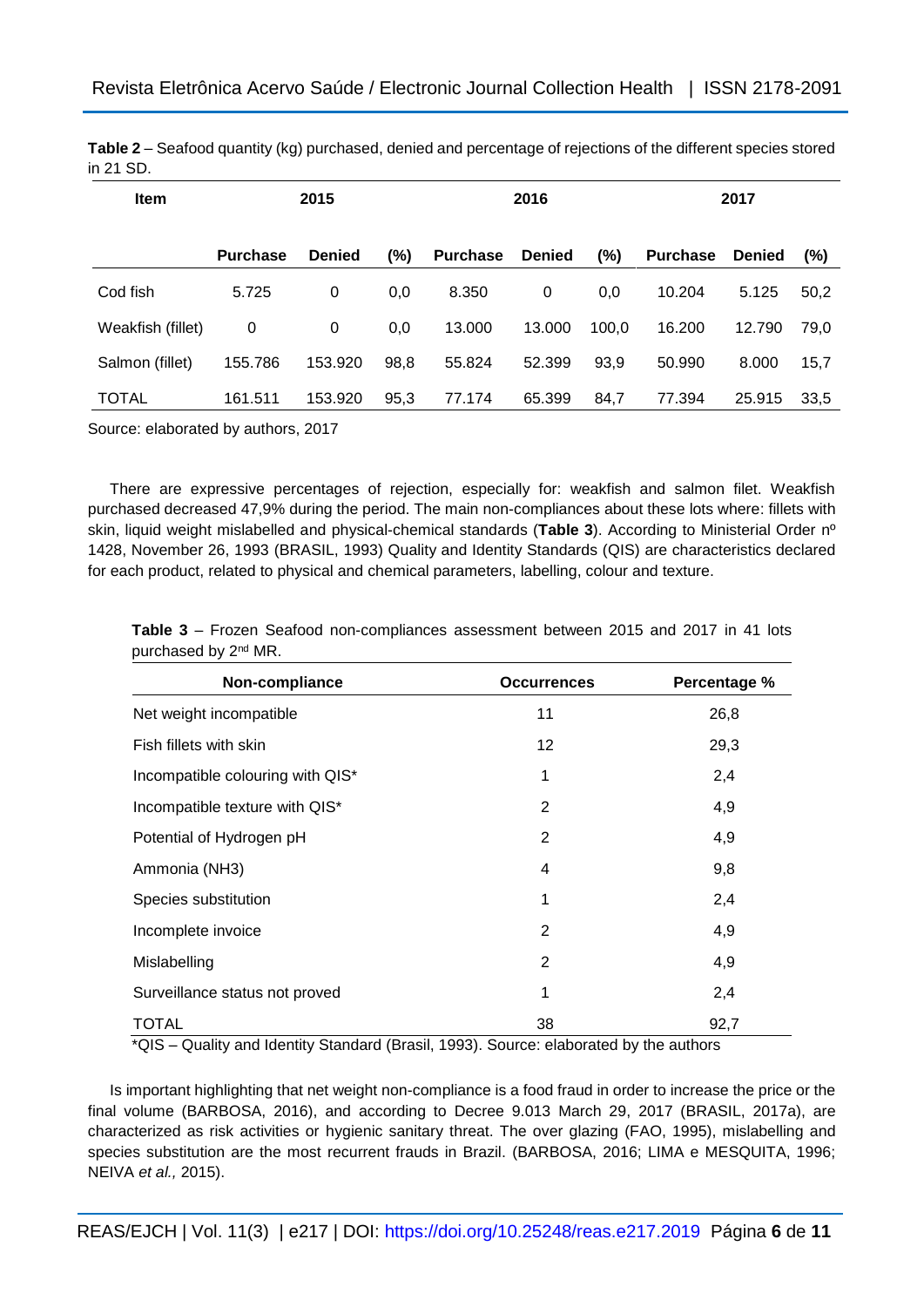The expressive percentage of non-compliance showed the weakness of the frozen seafood supply. However, there are strong factors, threats and opportunities. To know which the specific factors are, a swot analysis was performed (**Table 4**).

Table 4 – Frozen Seafood Supply matrix *swot* of the 2<sup>nd</sup> MR.

#### **Strengths (internal environment):**

- (FO1) Veterinary in staff;
- (FO2) Experts in transport and storage;
- (FO3) Discipline culture;
- (FO4) Specialized laboratory;
- (FO5) Acquisition of foodstuff in large volumes;
- (FO6) Numerous and diverse professional skills;

#### **Weaknesses (internal environment)**

(FR1) There's no FSMS;

(FR2) There's no FSMS culture;

- (FR3) There's no FS climate;
- (FR4) Staff unqualified
- (FR5) High energy (kcal) demand
- (FR6) Bid text technically unspecified
- (FR7) Poor conservation of the cold stores and the buildings integrity status
- (FR8) Breaks in the cold chain

## **Opportunities (external environment):**

- (O1) Technical Cooperation with universities and research institutes;
- (O2) Soldiers and Officers qualification in FS;
- (O3) Talents identification and exportation

## **Threats (external environment):**

- (A1) Food waste;
- (A2) Seafood low acceptance in daily *menu*.
- (A3) Under-utilisation of technical and financial resources
- (A4) Foodborne and outbreaks

Source: elaborated by authors.

The results obtained in the field "Strengths" shows clearly that the human resources is the key (FO1, FO2, and FO6). In this context Schmitt *et al*., (2012), favour human capital and claim that is better invest in the human resources education instead of in new technologies and information. The access to new technologies and information cannot guarantee the efficient use, considering, in particular, that in developed countries technological advances are based on educational systems that enable the transfer of studies, research, products, information systems and knowledge in cultural, economic, scientific and social development.

The factor Discipline (FO3) is intrinsic of military culture (RÊGO, 2012). If well explored, this factor is good for the FSMS. However, care should be taken, a study conducted by Martins and Lopes (2012) to evaluate the prevalence of common mental disorders (CMD) and job stress, and the association between the two, among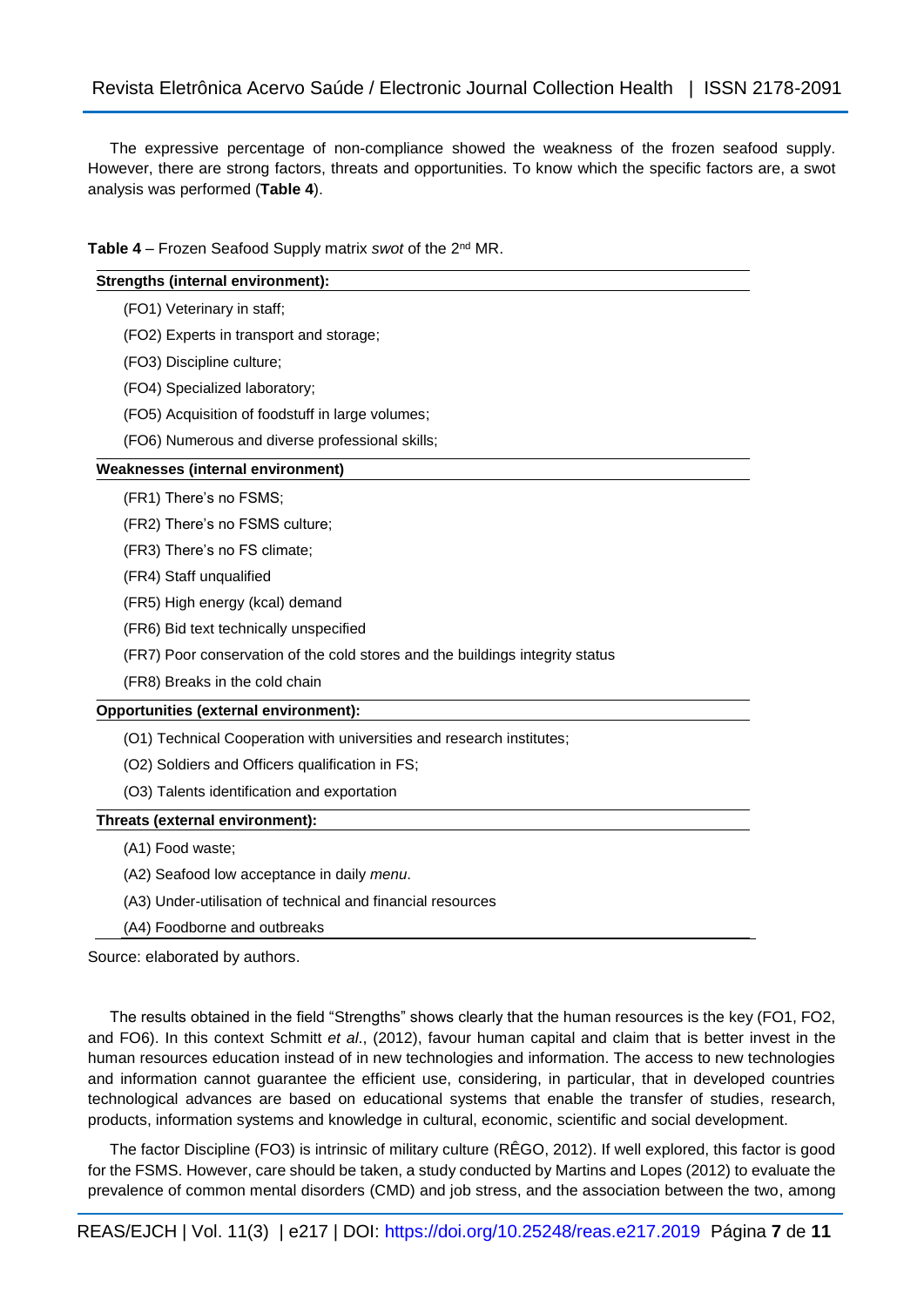military personnel in peacetime showed that one third of the male service personnel evaluated displayed CMD and that high effort and low reward at work and the rank of lieutenant in the military hierarchy were associated with these disorders.

The factors "Specialized Laboratory" (FO4) and "Acquisition of foodstuff in large volume" (FO5) demonstrate the power of the biggest organization. The major of private Brazilian organizations needs to contract laboratory analyse services and the volume traded are small. However, storage and distribution are logistic operations and the militarism is the birthplace of it (DEL RE, 1955). This factor should be used and explored, thereby, If the logistics were practiced in the past as a supply and transport operation, today is interspersed with managerial sciences, so the term Supply Chain Management (SCM) derives from the concept of logistics (SILVA e FLEURY, 2000). Therefore, only store and distribute currently aren't enough, demonstrating that the activity so held is overrated.

The factors (from FR1 to FR4, FR7 to FR8) are intrinsically related to the implementation of a FSMS. Control and overall monitoring can add a high value to the supply system. As an example we can mention the implementation of ISO 22000:2006 (ABNT, 2006; PANGHALET *al.,* 2018; SOMAN e RAMAN, 2016), especially because all factors mentioned above can be corrected. The factor High energetic (kcal) demand (FR5) is intrinsic of the organization with numerous staff realizing manual labour. Is important the hygiene and control of food, in this case all staff is dependent of the meals served a long the day, foodborne can compromise the secure routine of MO's.

Bid text technically unspecified (FR6) is related to the non-participation of the Skill Officers (Veterinary) in the bind elaboration process. The valorisation of human resources again is perceived such a very important factor.

The "Poor conservation of the cold stores and the buildings integrity status" and "breaks in the cold chain" (FR7 and FR8) are critical. The maintenance of storage temperature is a Critical Control Point (CCP) (OPAS/INPPAZ/OMS, 2001; PANGHAL *et al.*, 2018).

The opportunities (O1, O2 and O3) are related to cooperation between BA and Universities and Research Institutes. The qualification of soldiers allows the back to the labour market, after the period of military service, with better conditions and major chances to insertion. There are a several challenges related a food safety. Qualification to the officers in master and doctoral programs and open house to researchers to work in the real ambient with daily's problems, approaching researchers and officers to change experiences are possible results to the cooperation between BA and Universities (CRUZ, 2018).

Threats are commonly similar to the all organization of the food chain. The economic and environmental factors (A1, A2 and A3) are trouble with real possibilities of mitigation through the implementation of FSMS. The factor A4 is commonly cited in the bibliography specialized as harmful and it is potential occurrence is powered when the organization operate without FSMS. Every factor are intrinsically related to noncompliances and absence of FSMS

In the AHP analysis, the pairwise comparison using the Saaty's comparison, were made. The results are shown in Table 5. We have determined a strategic combination to BA seafood supply. Each swot group was weighted and the group Weaknesses obtained the most significant priority (0.367). The factors of this group FR1 and FR2 were the most important factor in the swot analysis with 0,294 priorities inter group to both. The results show de urgency of the FSMS adoption.

The factors O2 and O3 of the group Opportunities were considered very important. Opportunities are fortuitous events that can promote positive outcomes for BA and for society. Qualification and promotion of people go beyond the frontiers of technical solutions and add social value to the strategy.

The strategy that fit for the solution of problems is the implementation of FSMS and the promotion of culture of food safety (GRIFFITH *et al.,* 2010). Through the protocols conducted by FSMS is possible to monitor products and processes (acquisition and storage), qualifying the staff and maintain educational programs, able to generate the perception of risk in the handlers (ROSSI *et al.,* 2017).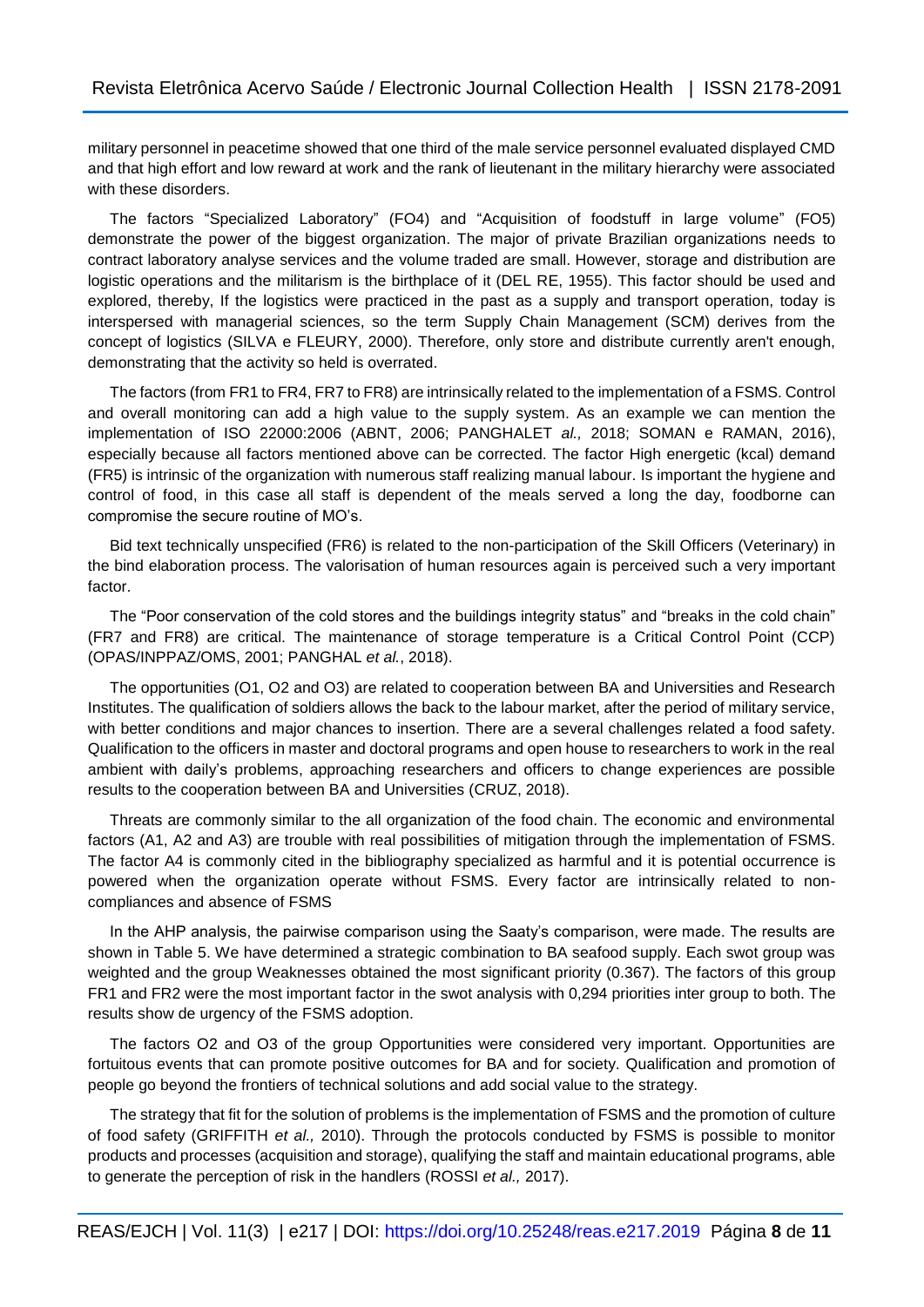| <b>SWOT group</b>    | <b>Group priority</b> | <b>Swot factors</b>                                                           | <b>Priority inter</b> | General  | <b>Consistency</b> |  |
|----------------------|-----------------------|-------------------------------------------------------------------------------|-----------------------|----------|--------------------|--|
|                      |                       |                                                                               | group                 | priority | ratio (CR)         |  |
| <b>Strengths</b>     | 0,123                 | (FO1) Veterinary in staff;                                                    | 0,144                 | 0,021    | 0,06               |  |
|                      |                       | (FO2) Experts in transport and storage;                                       | 0,065                 | 0,012    |                    |  |
|                      |                       | (FO3) Discipline culture;                                                     | 0,031                 | 0,009    |                    |  |
|                      |                       | (FO4) Specialized laboratory;                                                 | 0,400                 | 0,031    |                    |  |
|                      |                       | (FO5) Acquisition of foodstuff in large volumes;                              | 0,334                 | 0,019    |                    |  |
|                      |                       | (FO6) Numerous and diverse professional skills;                               | 0,026                 | 0,010    |                    |  |
| <b>Weakness</b>      | 0,367                 | (FR1) There's no FSMS;                                                        | 0,294                 | 0,136    | 0,01               |  |
|                      |                       | (FR2) There's no FSMS culture;                                                | 0,294                 | 0,136    |                    |  |
|                      |                       | (FR3) There's no FS climate;                                                  | 0,055                 | 0,03     |                    |  |
|                      |                       | (FR4) Staff unqualified                                                       | 0,068                 | 0,034    |                    |  |
|                      |                       | (FR5) High energy (kcal) demand                                               | 0,062                 | 0,031    |                    |  |
|                      |                       | (FR6) Bid text technically unspecified                                        | 0,079                 | 0,099    |                    |  |
|                      |                       | (FR7) Poor conservation of the cold stores and the buildings integrity status | 0,067                 | 0,056    |                    |  |
|                      |                       | (FR8) Breaks in the cold chain                                                | 0,081                 | 0,030    |                    |  |
| <b>Opportunities</b> | 0,365                 | (O1) Technical Cooperation with universities and research institutes;         | 0,116                 | 0,039    | 0,01               |  |
|                      |                       | (O2) Soldiers and Officers qualification in FS;                               | 0,405                 | 0,131    |                    |  |
|                      |                       | (O3) Talents identification and exportation                                   | 0,479                 | 0,079    |                    |  |
| <b>Threats</b>       | 0,146                 | (A1) Food waste;                                                              | 0,227                 | 0,011    | 0,01               |  |
|                      |                       | (A2) Seafood low acceptance in daily menu.                                    | 0,305                 | 0,019    |                    |  |
|                      |                       | (A3) Under-utilisation of technical and financial resources                   | 0,468                 | 0,067    |                    |  |

|  |  |  | Table 5 - Overall priority of the SWOT factors by Analytic Hierarchy Process - AHP. |  |
|--|--|--|-------------------------------------------------------------------------------------|--|
|--|--|--|-------------------------------------------------------------------------------------|--|

Source: elaborated by authors.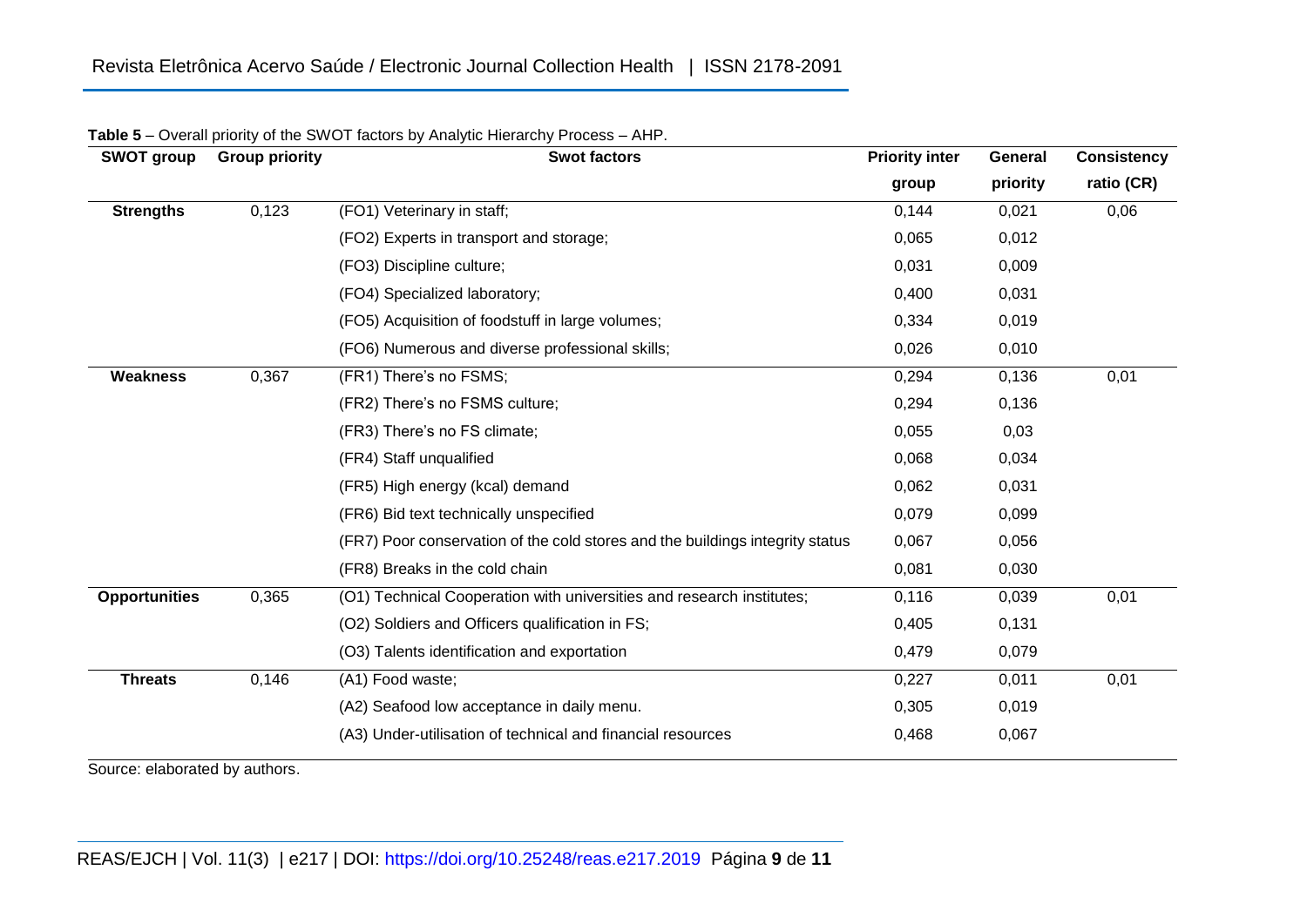## **CONCLUSION**

The frozen seafood supply process of the  $2<sup>nd</sup> MR$ , centralized in the  $21<sup>st</sup> SD$ , needs a technical, operational and documental restructuration, to ensure the maximum efficiency in the seafood purchase, storage and distribution, offering to the barracks a high biologic value product and using the economic resources by best way;

It is very importante the participation of specialized Officers in the bind writing process;

It is recommended that the 21<sup>st</sup> SD implements an FSMS and qualify the entire staff so that there is an understanding of this system;

The adoption of strategies with focus in the Food Security is necessary to ensure a good and safety nutrition and reaching the results can promotes the development of social changes through the qualifing of the officers and soldiers.

#### **ACNOWLEDGEMENTS**

This study was financed in part by the Coordenação de Aperfeiçoamento de Pessoal de Nível Superior - Brasil (CAPES) - Finance Code 001 and by the National Council for Scientific and Technological Development - Brasil (CNPq).

Professor José Antônio Visintin PhD;

General Antonino dos Santos Guerra Neto;

Colonel Luciano Jesus de Almeida;

1 st Lieutenant M.V. Rodolfo Moraes;

2 nd Lieutenant M.V. Érica Vidal de Almeida;

2<sup>nd</sup> Lieutenant Diogo Augusto Freitas Cordeiro dos Santos.

## **Conflict of Interest**

We declare that we have no conflict of interest

## **REFERENCES**

- 1. ABNT. 2006. In: NBR 22000:2006: Sistemas de Gestão da Segurança de Alimentos: Requisitos para qualquer organização na cadeia produtiva de alimentos. Rio de Janeiro: ABNT Disponível em:
- 2. https:/[/www.gedweb.com.br/visualizador-lite/Viewer.asp?ns=26997&token={7A6BDF77-6A9A-4155-972E-](http://www.gedweb.com.br/visualizador-lite/Viewer.asp?ns=26997&token=%7b7A6BDF77-6A9A-4155-972E-EA8A4CF4BF2F%7d&i=False&pdf=True&s=True&u=True&lim=0&sid=79271998&cnpj=63.025.530/0040-10&email=&tracking=werner@usp.br)[EA8A4CF4BF2F}&i=False&pdf=True&s=True&u=True&lim=0&sid=79271998&cnpj=63.025.530/0040-](http://www.gedweb.com.br/visualizador-lite/Viewer.asp?ns=26997&token=%7b7A6BDF77-6A9A-4155-972E-EA8A4CF4BF2F%7d&i=False&pdf=True&s=True&u=True&lim=0&sid=79271998&cnpj=63.025.530/0040-10&email=&tracking=werner@usp.br) [10&email=&tracking=werner@usp.br](http://www.gedweb.com.br/visualizador-lite/Viewer.asp?ns=26997&token=%7b7A6BDF77-6A9A-4155-972E-EA8A4CF4BF2F%7d&i=False&pdf=True&s=True&u=True&lim=0&sid=79271998&cnpj=63.025.530/0040-10&email=&tracking=werner@usp.br) *Acesso em: 20 nov. 2018.*

- 5. BRASIL. 1993. In: Portaria nº 1428, de 26 de novembro de 1993. Brasília: Diário Oficial da União Disponível em: [http://portal.anvisa.gov.br/documents/33916/388704/Portaria\\_MS\\_n\\_1428\\_de\\_26\\_de\\_novembro\\_de\\_1993.pdf/6ae6ce0f-82fe-](http://portal.anvisa.gov.br/documents/33916/388704/Portaria_MS_n_1428_de_26_de_novembro_de_1993.pdf/6ae6ce0f-82fe-4e28-b0e1-bf32c9a239e0)[4e28-b0e1-bf32c9a239e0](http://portal.anvisa.gov.br/documents/33916/388704/Portaria_MS_n_1428_de_26_de_novembro_de_1993.pdf/6ae6ce0f-82fe-4e28-b0e1-bf32c9a239e0) *Acesso em: 20 nov. 2018.*
- 6. BRASIL. 2005. In: Portaria n º 963/ selom , de 9 de agosto de 2005. Brasília: Diário Oficial da União. Disponível em: [http://www.sgex.eb.mil.br/sistemas/be/copiar.php?codarquivo=138&act=bre](http://www.sgex.eb.mil.br/sistemas/be/copiar.php?codarquivo=138&act=bre%20) *Acesso em: 20 nov. 2018*
- 7. BRASIL. 2005. In: Manual de Alimentação das Forças Armadas. Brasília: Ministério da Defesa. 8. Disponível em: the contract of the contract of the contract of the contract of the contract of the contract of the contract of the contract of the contract of the contract of the contract of the contract of the contract [http://www.defesa.gov.br/arquivos/legislacao/emcfa/publicacoes/logistica\\_mobilizacao/md42\\_m\\_03\\_manual\\_de\\_alimentacao\\_das\\_f](http://www.defesa.gov.br/arquivos/legislacao/emcfa/publicacoes/logistica_mobilizacao/md42_m_03_manual_de_alimentacao_das_forcas_armadas_1_e_2010.pdf)

<sup>3.</sup> BARBOSA, JM. Fraudação na comercialização do pescado/Defraud in seafood marketing. Acta of Fisheries and Aquatic Resources, 2016; 3(2), 89-99.

<sup>4.</sup> BESKE P, LAND A, SEURING S. Sustainable supply chain management practices and dynamic capabilities in the food industry: A critical analysis of the literature. International Journal of Production Economics, 2014; 152, 131-143.

[orcas\\_armadas\\_1\\_e\\_2010.pdf](http://www.defesa.gov.br/arquivos/legislacao/emcfa/publicacoes/logistica_mobilizacao/md42_m_03_manual_de_alimentacao_das_forcas_armadas_1_e_2010.pdf) *Acesso em: 20 nov. 2018.* 9. BRASIL. 2014. In: Tecnologia para manter as tropas bem alimentadas. Disponível em: <http://www.defesa.gov.br/index.php/noticias/8422-ciencia-tecnologia-para-manter-as-tropas-bem-alimentadas> *Acesso em: 20 nov. 2018.*